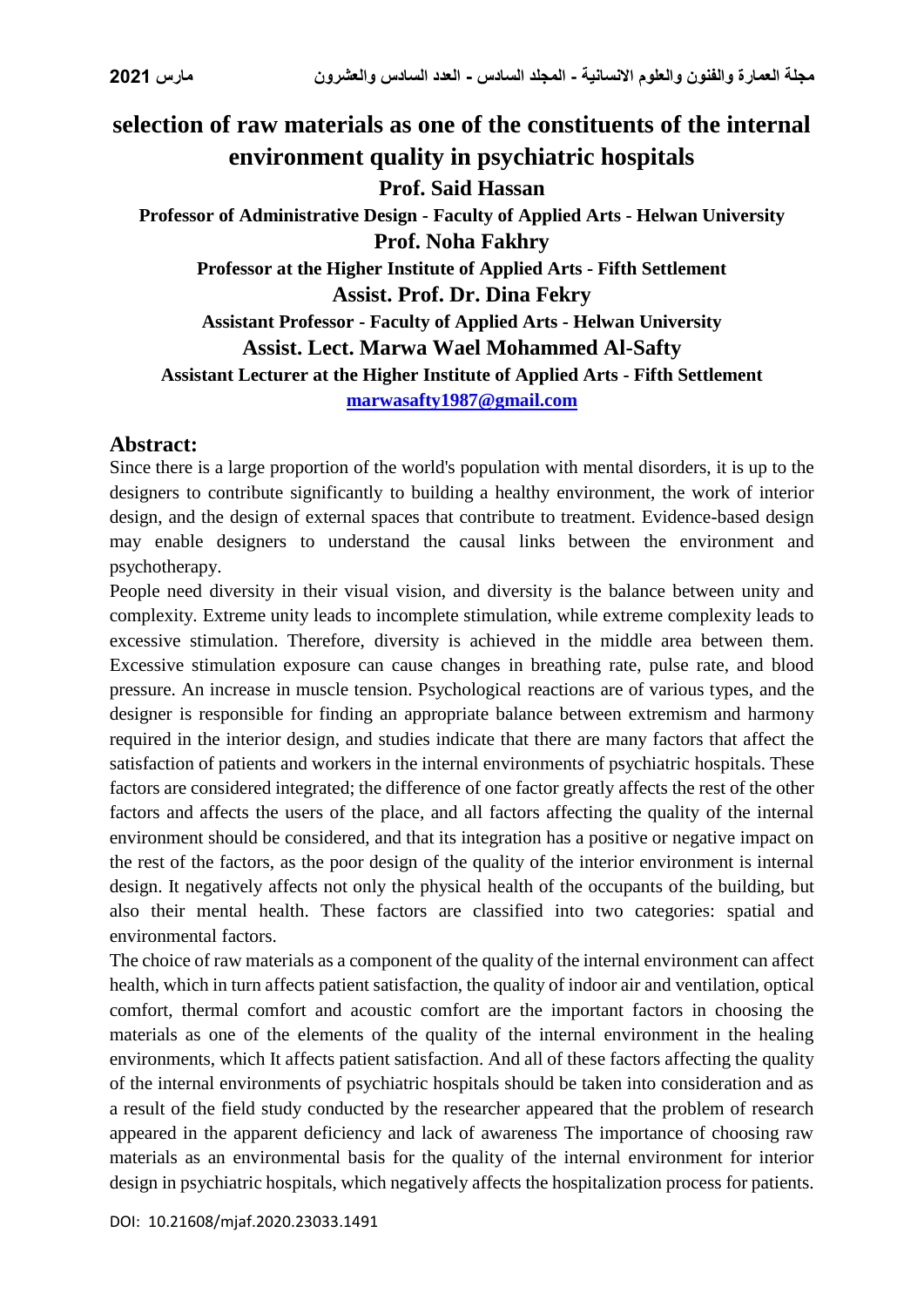The research goal was: A proposal for the most important raw materials as an environmental base for the quality of the internal environment for the design of psychiatric hospitals, which It positively affects the hospitalization process for patients, upgrading performance and improving services with them. The research hypothesis: that choosing the appropriate materials helps as one of the environmental constituents in achieving the quality of the internal environment of psychiatric hospitals and improving performance and improving their services. The internal aim of improving the quality of the internal environment for the internal design of psychiatric hospitals, which positively affects the treatment of patients. Follow the research in the descriptive and analytical approach: through description and analysis to choose the basic materials affecting the quality of the environmental environment. Mechanism for psychiatric hospitals. The research presents some of the materials proposed for use in the interior design of walls, floors, and ceilings that contribute to achieving the quality of the internal environment of psychiatric hospitals. The results of the research concluded that there are some materials for the interior design of walls, floors and ceilings that can contribute to improving the quality of the internal environment of psychiatric hospitals as well Upgrading the performance and improving its services. The recommendations made it necessary for the Ministry of Health to focus on the correct selection of interior design materials that achieve the application of internal environmental quality standards to government psychiatric hospitals in Egypt..

#### **Key Words:**

(Environmental Factors - Selection of Materials - Quality of the Interior Environment - Interior Design - Psychiatric Hospitals).

# **Introduction:**

The internal design of psychiatric hospitals is one of the important specialties in the current era, which led to the need to initiate attention in designing psychiatric hospitals and rehabilitate their internal environment, whether private or governmental, to be able to meet the requirements of treatment in this field, which aims to reach patients to mental health once again and that you know For the World Health Organization, "It is the situation in which the individual realizes his own abilities, where he can deal with the natural pressures of life, and he can also work productively and be able to be an active member of society."

It is up to the interior designers to contribute significantly to building a healthy interior environment from them or the external spaces that contribute to the treatment. Evidence-based design may enable designers to understand the causal links between the environment and psychotherapy.

Evidence-based design can be defined as "the process of basing decisions about the environment designed on reliable research to achieve the best possible results."

Patients need diversity in their visual vision, and diversity is achieved by balancing unity and complexity. Extreme unity leads to incomplete stimulation, while extreme complexity leads to excessive stimulation. Therefore, diversity is achieved in a middle area between them. Exposure to excessive stimulation can cause changes in the respiratory rate, pulse rate, and blood pressure, causing an increase in muscle tension and some psychological reactions of various types. The interior designer is responsible for finding an appropriate balance between extremism and the required harmony in interior design in the internal environments of psychiatric hospitals. Studies indicate that there are many factors that affect the satisfaction of patients and workers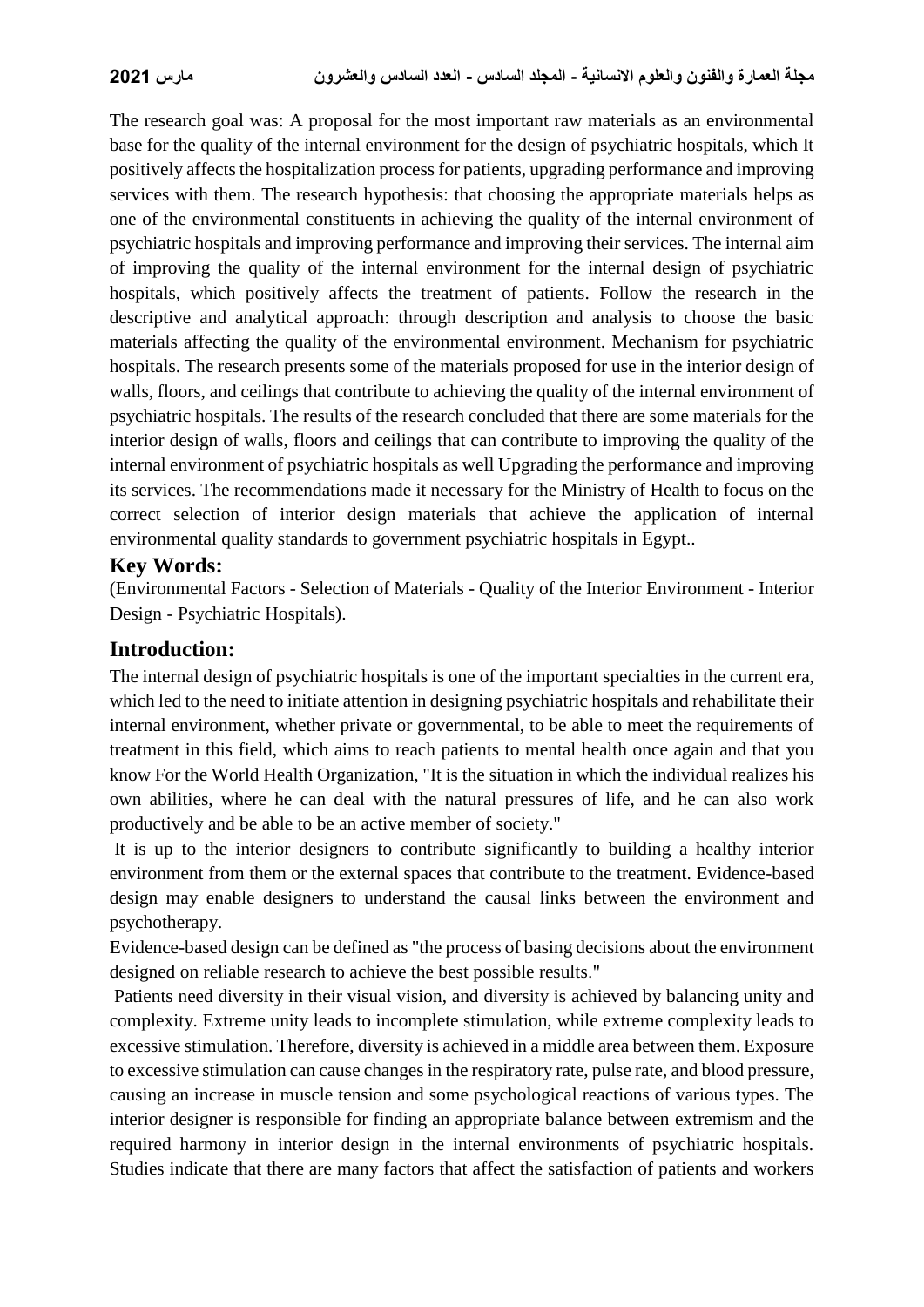in the internal environments of psychiatric hospitals, which are integral factors and the difference of one factor greatly affects the rest of the other factors as it affects the users of the place. All of these factors affecting the quality of the internal environments of psychiatric hospitals should be taken into consideration. The research hypotheses that integration in achieving the factors affecting the quality of the internal environment of psychiatric hospitals has a positive impact on both the physical health of the occupants of the building and their psychological health.

As a result of field studies in some governmental psychiatric hospitals in Egypt, the following was evident:

The low level of raw materials used in the interior design and design of the building's external space, services, care and space for treatment, including (site coordination) and furniture compared to hospitals in Egypt and abroad.

 $\Box$  It was found that the choice of materials suitable for interior design and coordination of the site and furniture is an important role in helping the patient to pass his ordeal and complete the healing and lack of attention to them does not give good opportunities to improve treatment and care services for these patients

One of the reasons for psychiatric patients' lack of response to treatment may be partly due to the inadequacy of the raw materials in psychiatric hospital buildings designated for treatment for their functional and psychological needs, which has a negative impact on the treatment process, which is a challenge for the designers of these hospitals who must take into account the functional and psychological aspects Well without one overwhelming the other.

#### • **Research problem:**

The apparent deficiency in the selection of suitable materials as an environmental determinant of the internal environment quality of the interior design in psychiatric hospitals, which negatively affects the hospitalization process for patients.

### • **Research objective:**

A proposal for the most important raw materials as an environmental basis for the quality of the internal environment for the internal design of psychiatric hospitals, which positively affects the hospitalization process for patients, the improvement of performance, and the improvement of their services.

### • **Research hypotheses:**

Choosing the appropriate materials as an environmental ingredient helps in achieving the quality of the internal environment for psychiatric hospitals, improving performance and improving services.

### • **Research importance:**

Highlighting the appropriate materials that can be used in the interior design in order to improve the quality of the interior environment of the interior design in psychiatric hospitals, which positively affect the treatment of patients.

# • **Descriptive and analytical method**:

through description and analysis to choose the basic materials that affect the quality of the internal environment of psychiatric hospitals.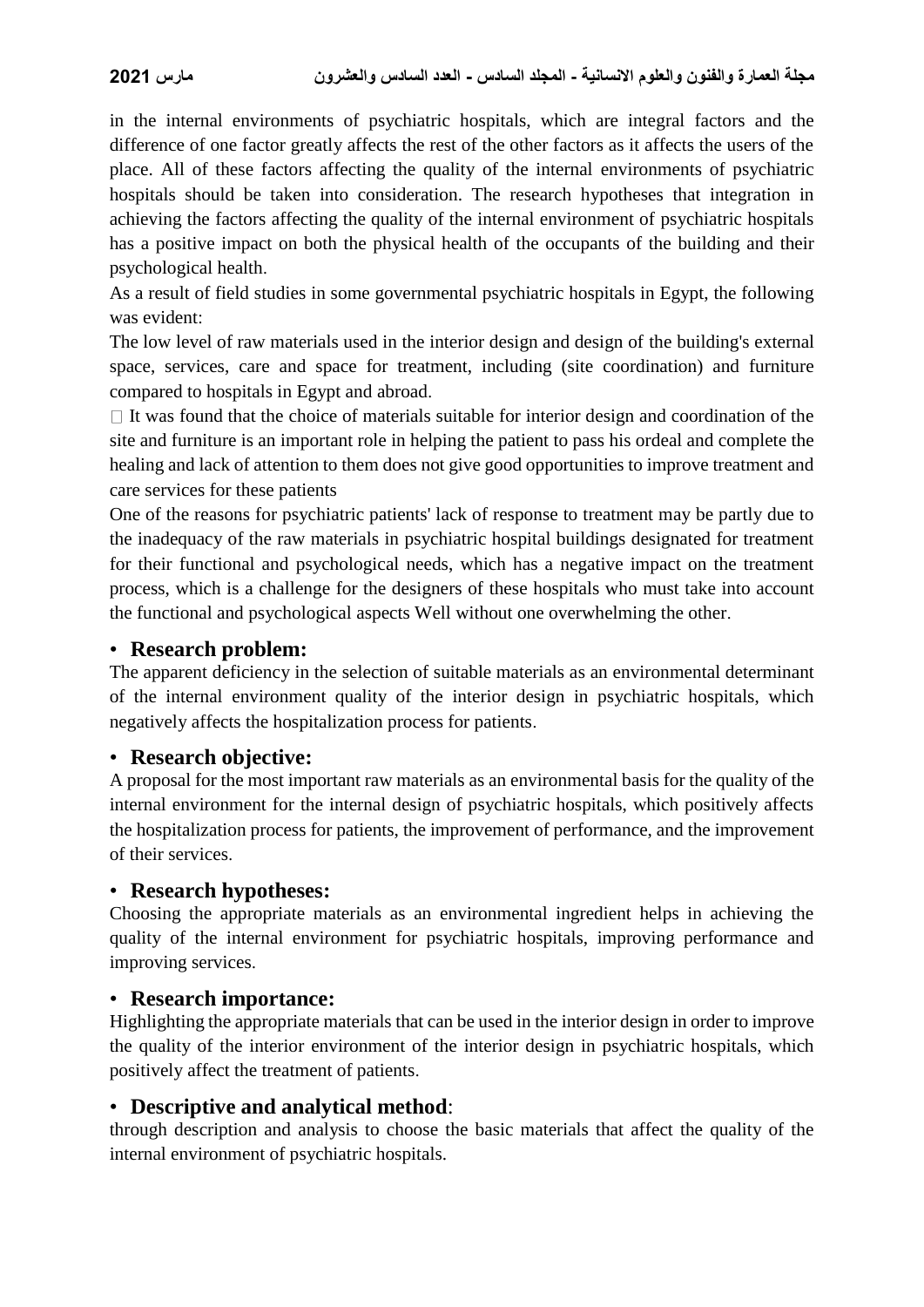# **First: Selection of materials:**

The materials are classified as hard, flexible or fine. And the material properties of materials such as color and texture are important factors when choosing materials for treating floor coverings, ceilings, and walls in psychiatric hospitals because of their psychological and behavioral effects on humans. The materials chosen in the healthcare environment have psychological implications for the treatment of patients. And the change between materials can limit the areas, pathways and areas for patients in exchange for staff use. The variation is effective in clarifying the use of the place and enhancing the patient's understanding of the different regions. There is a wide scope for selecting raw materials used in sustainable buildings that are environmentally compatible. The choice is not limited to construction materials, but includes the selection of raw materials for external and internal treatments, equipment and equipment that can be used to establish the origin.

There are three main stages for selecting the appropriate materials: research, evaluation, and selection. Initially, the materials and tools available are studied by examining their impact on the environment and human health, and then selecting the appropriate ones for its use.

# **Second: The characteristics that must be met in the raw materials of the internal design of psychiatric hospitals:**

#### **1 - Slip resistance:**

The slip resistance represents the tested slip resistance of the materials, and is usually provided by the primary properties of the material during manufacture, and the ability to slip on any ground surface in use may be much less than the initial tested value which can result from a variety of factors including pollution or Lack of proper cleaning. Surface slip resistance is a function of one or several of the following factors:

A- Surface roughness (total).

- B Surface roughness (minute) that depends on the surface irregularity of the material.
- C- Properties of the material to walk on.

#### **2 -Sustainability:**

Sustainability requires consideration of the entire life cycle of the product, including extraction, manufacture, installation, use, maintenance, removal and disposal.

#### **3 -Contribute to the audio processors:**

Noise occurs by walking on footwork, movement of fixed and mobile equipment, communication devices, employee and speech activities, and a wide range of other resources. Studies have shown that hospital noise levels are in much higher ranges than recommended for WHO hospitals. Hospitals are usually overly noisy for two main reasons:

 •First: There are many sources of noise, often unnecessary, and many of them are loud, such as calling systems, alarms, telephones, employee sounds, snow machines, air tubes, and wagons. The second: materials and surfaces such as floors, walls and ceilings are usually solid and backwards, do not absorb the sound, which creates a bad acoustic climate.

Noise can negatively affect the healing process in the patient's residence areas, as well as in the care of the elderly and in many areas of treatment and counseling privacy is an important requirement. Also, controlling sound in the areas of employees 'work will contribute to providing a good work environment. A set of environmental interventions that are effective in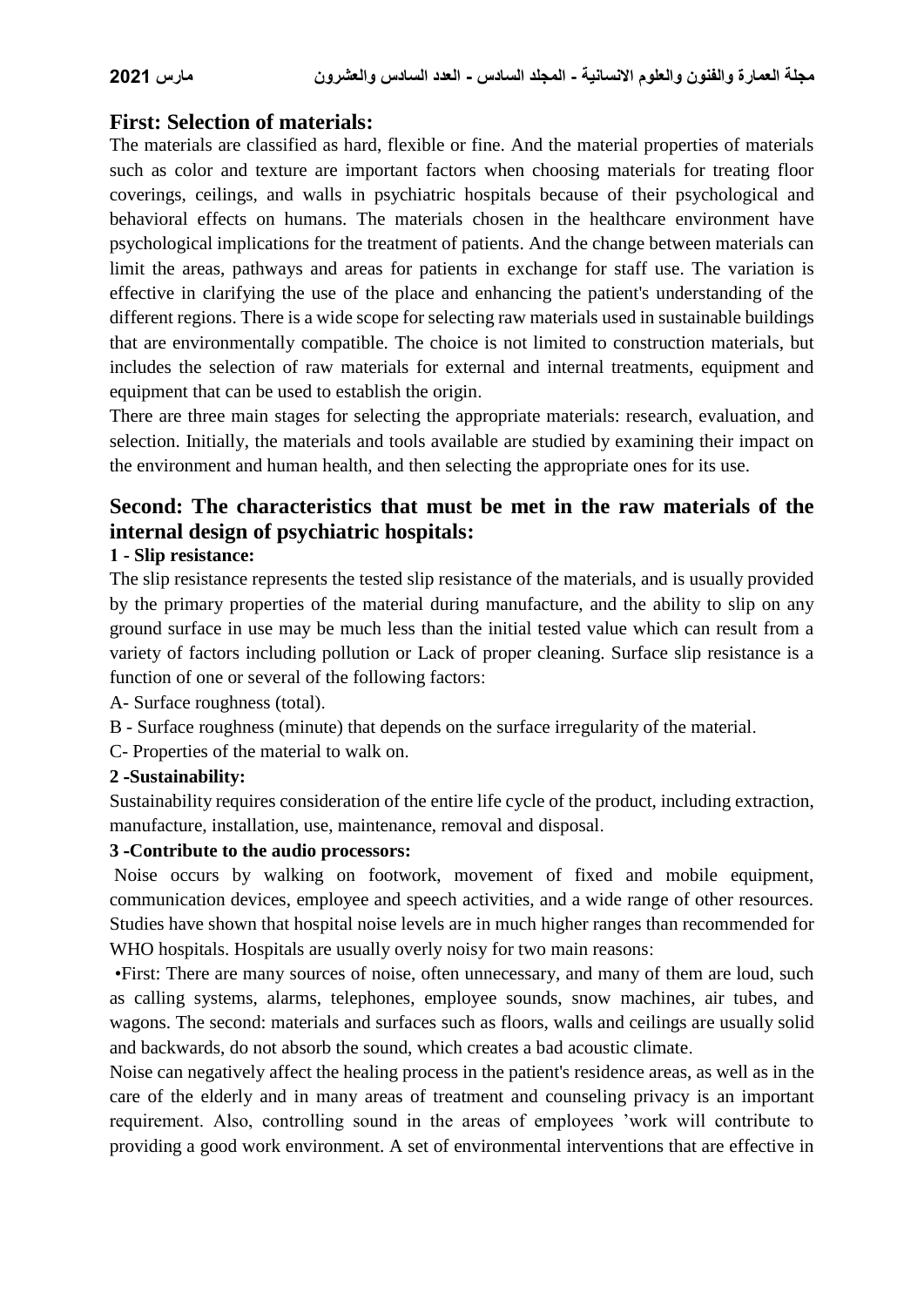reducing noise in the interior design of mental health hospitals must be used, including the use of sound absorbent floors and the use of soundproof roof tiles.

#### **4 -Color:**

The use of color for practical purposes is of particular importance in the materials used in mental health hospitals, and they are used as follows:

•Maintain appearance and improve service by reducing unwanted impacts.

Providing an internal environment that helps in achieving the desired results, recovery and stress reduction.

Create designs that define or separate spaces, and add aesthetic and functional value.

 •Concerning the floors: the warm dark colors of the floors give a sense of security, while the cool light colors of the floors emphasize the softness of the floors, the dark cold colors give the depth and weight of the floor. Darkness absorbs the illumination.

 •With regard to walls: light colors effectively reflect light, warm colors give a feeling of warmth, and cold light colors increase the feeling of room width.

 •With regard to ceilings: dark colors reduce the height of the ceiling, while light cold colors increase the feeling of the ceiling height.

#### **5 -Portability:**

The specific maintenance system required for materials can be an important factor in choosing finishes, taking into account the following considerations:

Frequency, techniques and equipment used.

•The cost of maintenance as part of "Full Life Cost (WLC)."

 •Hazards - Hard and flexible finishes with a smooth surface require constant safety monitoring with immediate pollution removal by standard cleaning procedures for these materials.

Infection Control - Inappropriate cleaning techniques or devices may pose a risk to infection control such as vacuuming.

### **third: images of The materials used in the interior design of mental health hospitals:**



Picture No. (1) shows the use of vinyl material in the floors of the p sychiatric hospital: https://www.pinterest.com 



Picture No. (2) shows the use of rubber in a corridor of a p sychiatric hospital: / https://www.artigo.com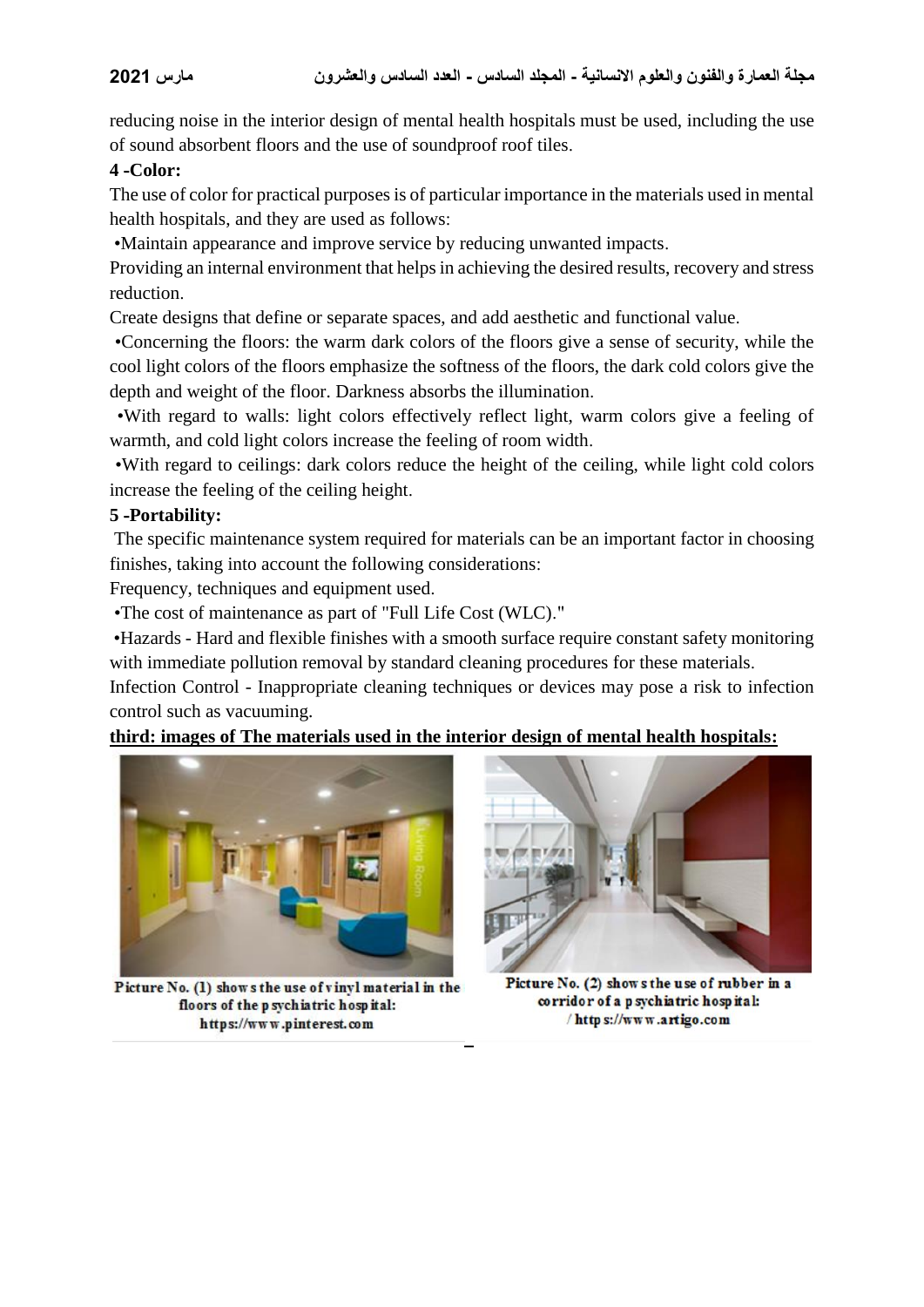

Picture No. (3) shows the use of ceramic tiles in baths

http://pivotek.net/news/christ-hospital-joint-spine-



Picture No. (5) shows: the use of wood in the walls at the Psychiatric Hospital : http://www.cre8joinery.co.uk



Picture No. (7) shows the use of vinyl panels on the walls of p sychiatric hospitals /: https://pv cmed.org/healthcare/pv c-hosp ital-interiors



Picture No. (4) showing the external floor of the stone /: http://www.healinglandscapes.org



Picture No. (6) showing the glass walls in psychiatric hospitals /: http://glasspartitionprance.blogspot.com



Picture No. (8) shows the use of wallpaper in the corridor of a psychiatric hospital : https://www.wallpaperfromthe70s.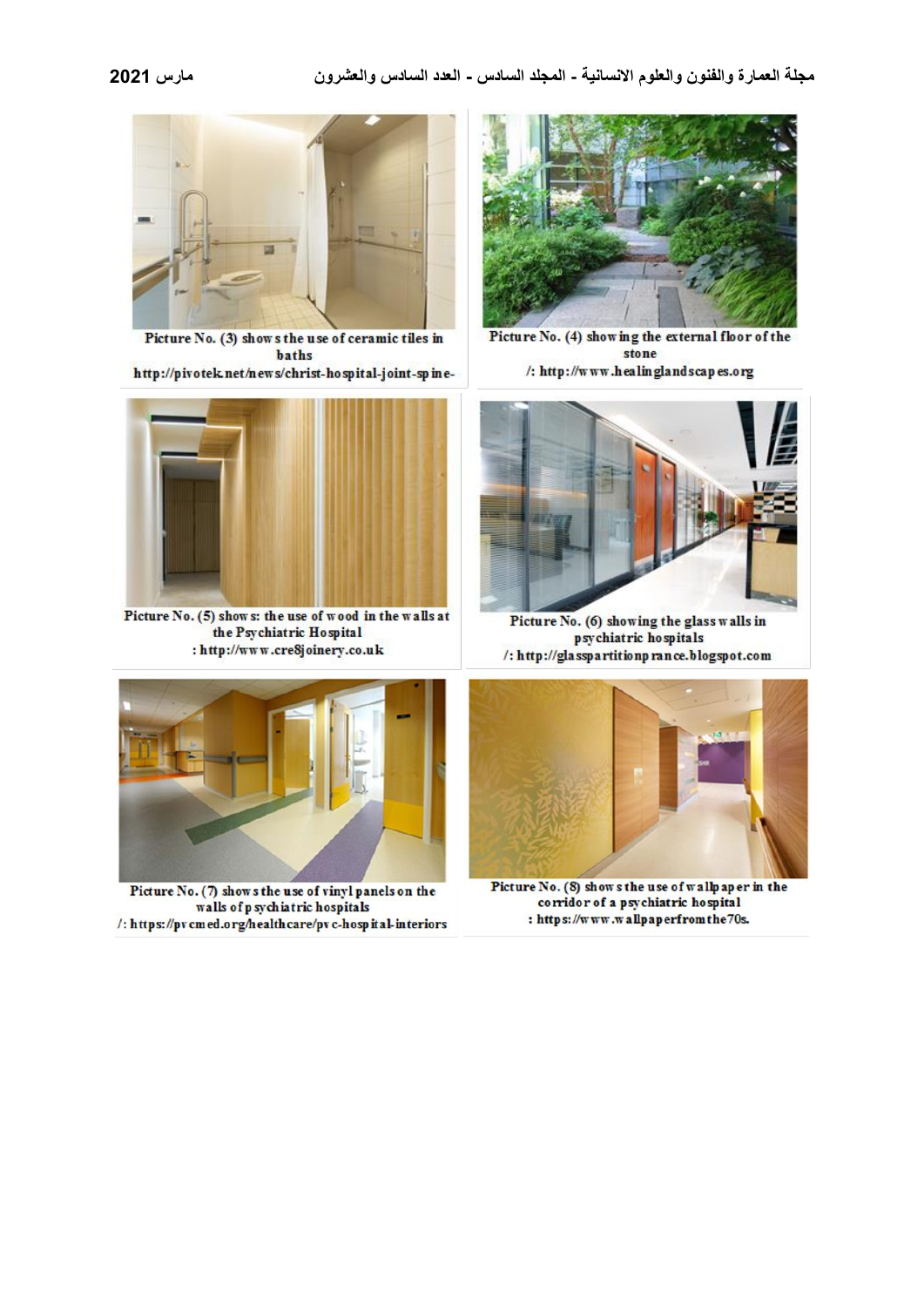

Picture No. (9) shows the use of wall paint in rooms: https://www.buildingbetterhealthcare.co.uk



Picture No. (10): It shows the use of epoxy paints for ho spital walls /: https://www.healthcaredesignmagazine.



Picture No. (11) showing the use of paint in //: http://blog.gurgaoninteriors.:hospital ceilings



Picture No. (12shows the use of the gyp sum board tiles in the ceilings of the administrative area of the Psychiatric Hospital: https://www.usgboral.com



Picture No 13). shows the use of soundproof ceiling tiles in a p sychiatric hospital reception area /: http://makanankhas.xyz/edit



Picture No. (14) shows the use of wood en panels in the ceiling of the reception area in a psychiatric ho spital:

# **Results**

1 -Carpets, vinyl, and ceramics are considered one of the most important materials used in achieving the quality of the interior environment for the interior design of floors in residence rooms in psychiatric hospitals.

2 -Wood is one of the most important raw materials used in achieving the quality of the interior environment for the interior design of floors in group therapy rooms in psychiatric hospitals.

3 -Wall paper and epoxy paint are considered one of the most important materials used in achieving the quality of the interior environment of the interior design of the walls by sinking patients' stay in psychiatric hospitals.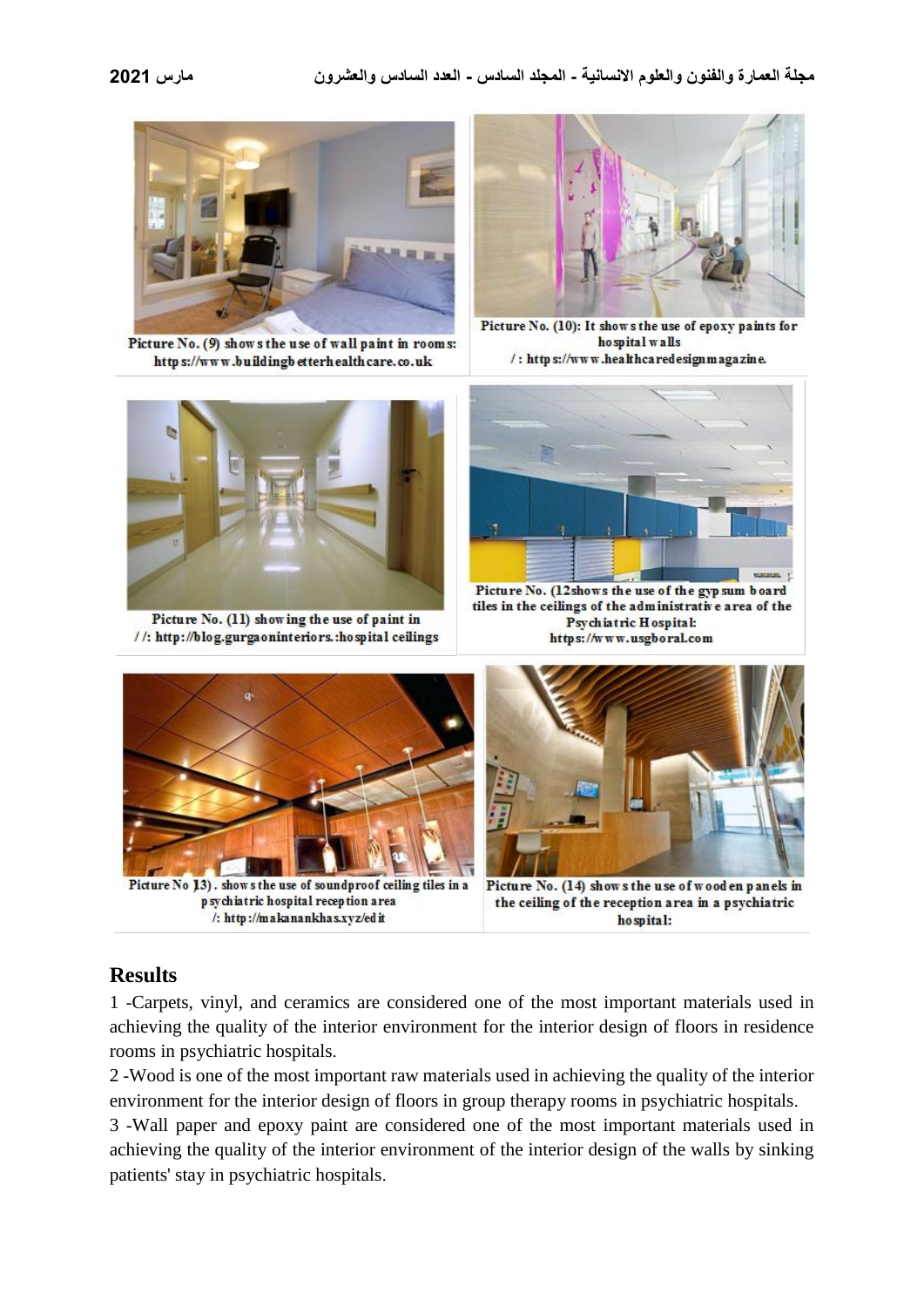4 -Wood and glass are considered one of the most important materials used in achieving the quality of the interior environment for interior design of walls in the reception area and corridors of psychiatric hospitals.

5 -The suspended cement ceilings and woods are among the most important materials used in achieving the quality of the interior environment for the interior design of ceilings in psychiatric hospitals.

6- It is possible to use natural raw materials that are made from safe plant fibers, and they do not have any harmful emissions to the environment, as they work on the presence of cleaner indoor air, and these materials can be recycled without any negative impact on the environment.

### **Recommendations:**

1. The General Secretariat of Mental Health of the Ministry of Health should pay attention to applying the factors affecting the selection of raw materials to achieve a quality internal environment for the interior design of its hospital buildings.

2. Those responsible for psychiatric hospitals in Egypt should assign the task of selecting the raw materials for the interior design of psychiatric hospitals for specialists to do so in order to obtain a basis based on a thorough study, which would achieve the quality of the internal environment that contributes to the speedy recovery of psychopaths.

3. Committing the General Secretariat of Mental Health to develop governmental mental hospitals in accordance with environmental standards that achieve the quality of the internal environment and that greatly help in healing the sick when applying them.

# **References:**

1. Bjorngaard , Brytton Jade ," Enhancing patient experience through environmental design in healthcare": A case study of privacy at Thielen Student Health Center and McFarland Clinic in Ames, Iowa, Iowa State

2. E , Borreli,F., "vinyl meeting todays and tomorrow's indoor air quality requirements" ,journal of vinyl and additive technology ,2007.

3. The Centre for Health Assets Australasia (CHAA),Built Environment, UNSW, FLOOR COVERINGS IN HEALTHCARE BUILDINGS, version 1.1 ,2009 .

4. National Department of Health, Provincial Departments of Health and Public Works ,south Africa , Internal Wall Finishes in Healthcare Facilities ,2014,p.20

5. Singh , Shashank ,"floor finish selection in hospital design" ,master degree research ,Texas A&M university,2017.

6. Russell C. Cameron ، THE EFFECTS OF ARCHITECTURAL AND LANDSCAPE DESIGN ON PATIENT WELLNESS AND RECOVERY WITH EMPHASIS ON PEDIATRIC FACILITIES ، College of Arts and Sciences ، Texas Tech University ،2002

7. Muhammad, Doaa Abdel Rahman, Abdel Karim, Inaam Abdel Ghani, "The concept of sustainable design and its impact on the quality of the interior environment for interior design," published research, Journal of Architecture, Arts and Humanities, No. 15, 2019, p. 194.

8. Bahbouh, Kinan (d): Sustainable Buildings "Green Buildings", The Conference on Low-Cost Building Systems and Patterns in Urban Settlements, Jordan, 2005.

9. Hussein, Rasha Muhammad, Design and Technology Standards for Interior Design and Furniture for Psychiatric Centers, Master Thesis, Department of Interior Design and Furniture, Faculty of Applied Arts, Helwan Mosque, 2011.